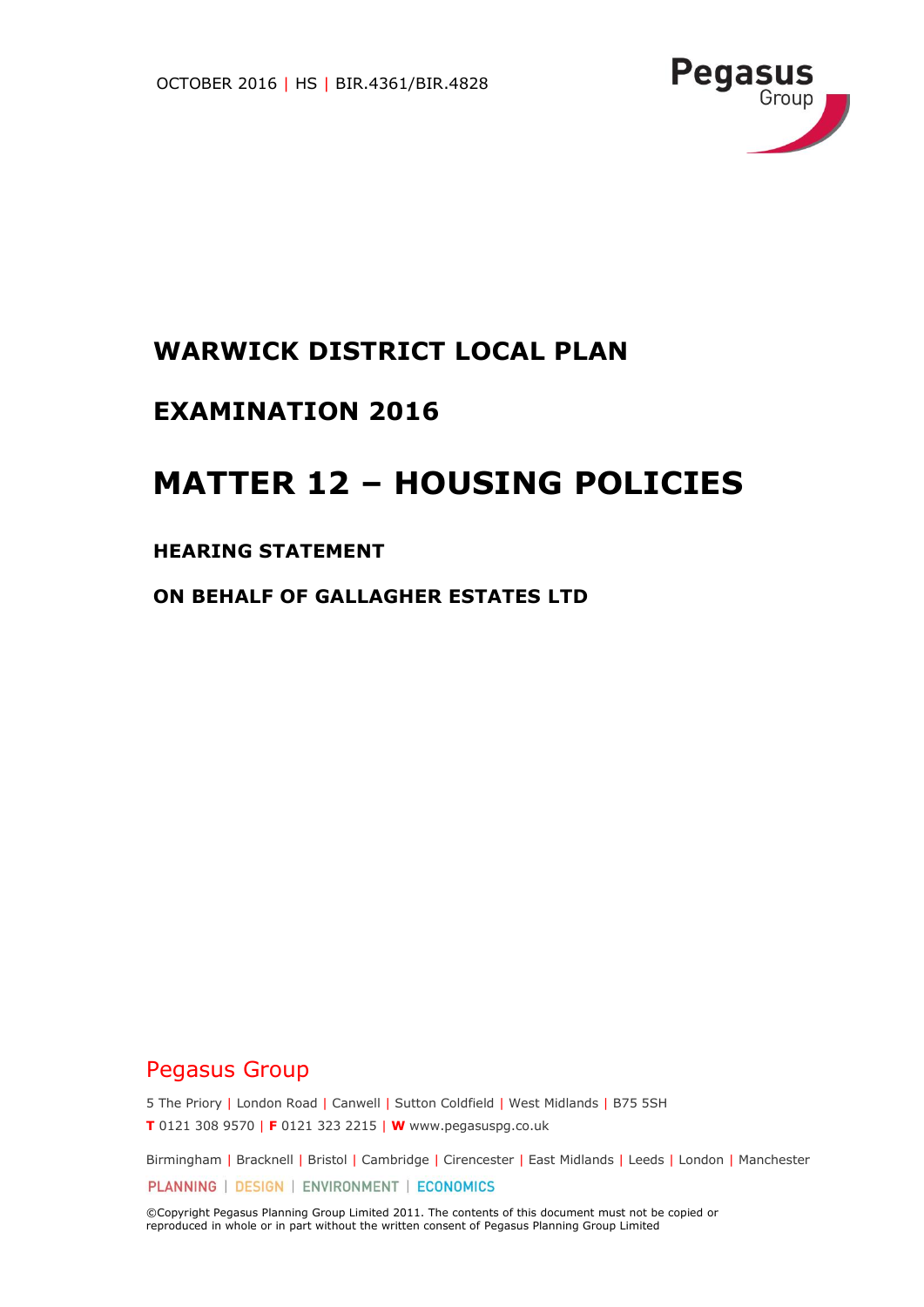

### **6.** *What is the evidence in relation to the need for affordable housing? What does this show?*

It is understood that the evidence identifying the appropriate level of affordable need is contained within the Updated Assessment of Housing Need Coventry and Warwickshire HMA, which was published in September 2015.

Pegasus Grour

Table 43 identifies a net need of 280 affordable homes per annum. When reviewing the annual figure against the revised dwelling requirement of 16,776 between 2011 and 2029 or 932 dwellings per annum, the 280 affordable needs requirement represents 30%. It is considered that the affordable housing requirement should be lowered in order to reflect that a greater amount of dwelling provision overall will reduce the proportion of affordable housing required from each site.

It should be noted, however, that the Local Plan with proposed modifications refers to an earlier Strategic Housing Market Assessment, published in 2013, which identifies a need for 268 affordable dwellings. This lower figure represents 29% of the overall annual dwelling requirement. If this is the number of affordable homes to be pursued per annum, then a lower policy requirement should be applied.

When, however, considering the annual need for affordable homes (280) against the full, objectively assessed (FOAN) annual housing need for Warwick District (600), the proportion of affordable represents 47%. As considered below, this is not a level able to be viably delivered. The unmet need arising from Coventry to be delivered in Warwick totals 332 dwelling per annum. Coventry's affordable need per annum (660) against the total FOAN per annum (2,120) represents 28%. Therefore, the annual affordable need for the Coventry dwelling provision to be provided in Warwick is 94 units per annum (28% of 332). The Council argue that 280 (Warwick annual affordable need) plus 94 (Coventry annual affordable need) totals 374, which represents 40% of the 937 target.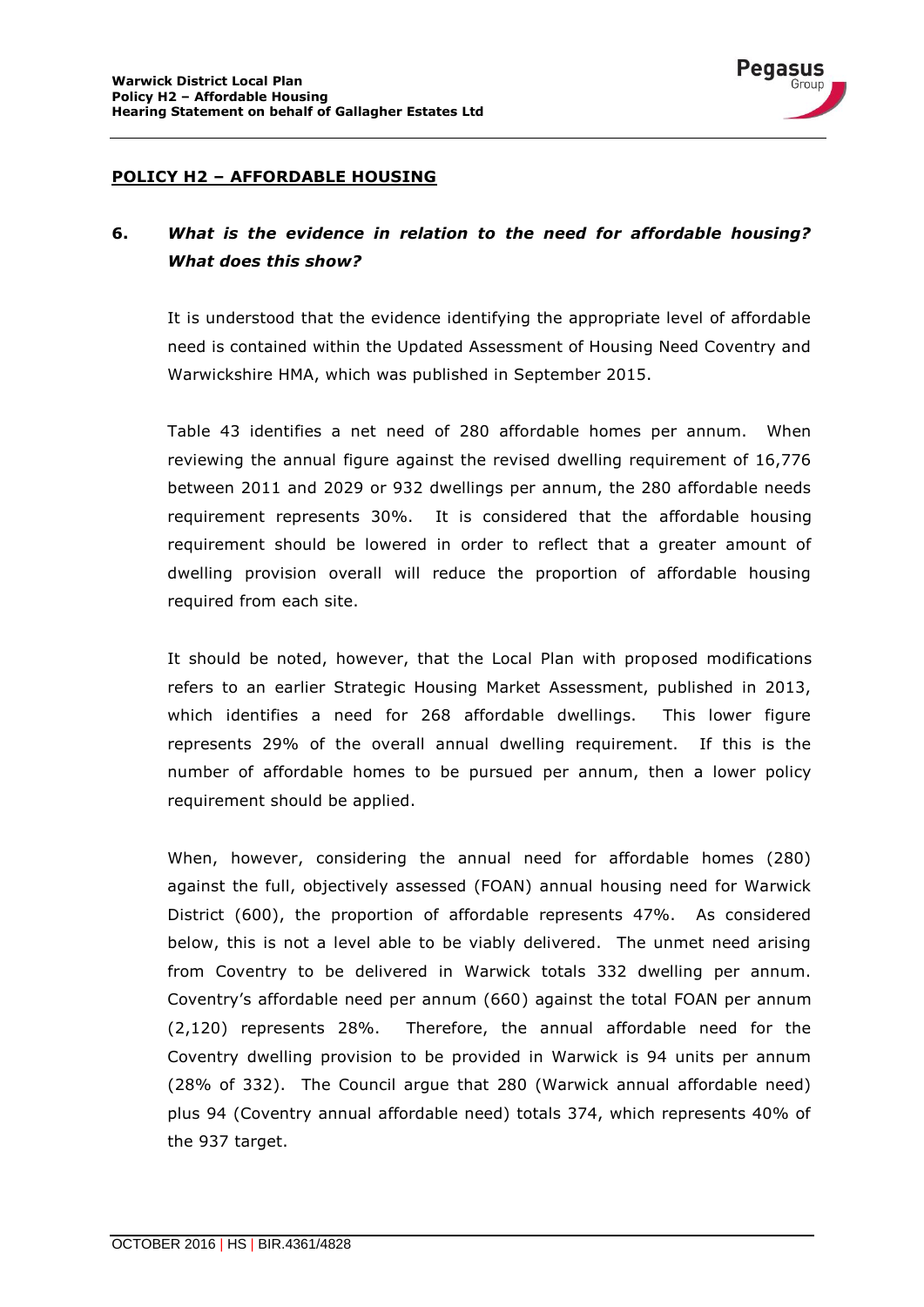

There is concern, however, that as highlighted below a maximum of 39% is considered viable in an improved market. Whilst 39% would not quite meet the affordable dwelling requirements, it would ensure a continuous delivery of both market and affordable homes to meet the needs of arising households. Therefore, the maximum amount of affordable housing sought should be 39%.

In addition, it is also logical to conclude that affordable households will not migrate to neighbouring authorities such as Warwick these households are less likely to be as mobile as those who are more affluent (lower car ownership levels, less disposable income to allow a longer commute for work, may need to remain nearby family who provide other social functions such as childcare and other care giving etc.). It could therefore be argued that Coventry City itself should deliver a greater proportion of affordable dwellings to meet local needs.

To conclude, it is considered that the level of affordable housing sought should be lowered to meet arising indigenous need from Warwick and a small proportion arising from Coventry. Indeed, it is acknowledged by the Council in their Hearing Statement to Matter 2 in response to question 7 that

### *"40% affordable housing will deliver over 370 homes, which is significantly above the affordable housing need identified".*

In accordance with paragraph 50 of the NPPF, local planning authorities are to set policies to meet the *identified affordable need*. In light of this, it is considered that the affordable housing target should mainly focus on delivering 280 dwellings at circa 30% as it is less likely that households that arising affordable households from Coventry will migrate to neighbouring authorities due to economic and social consequences of doing so. In conclusion, based on the evidence submitted Policy H2 should be amended to require a minimum of 30% affordable housing.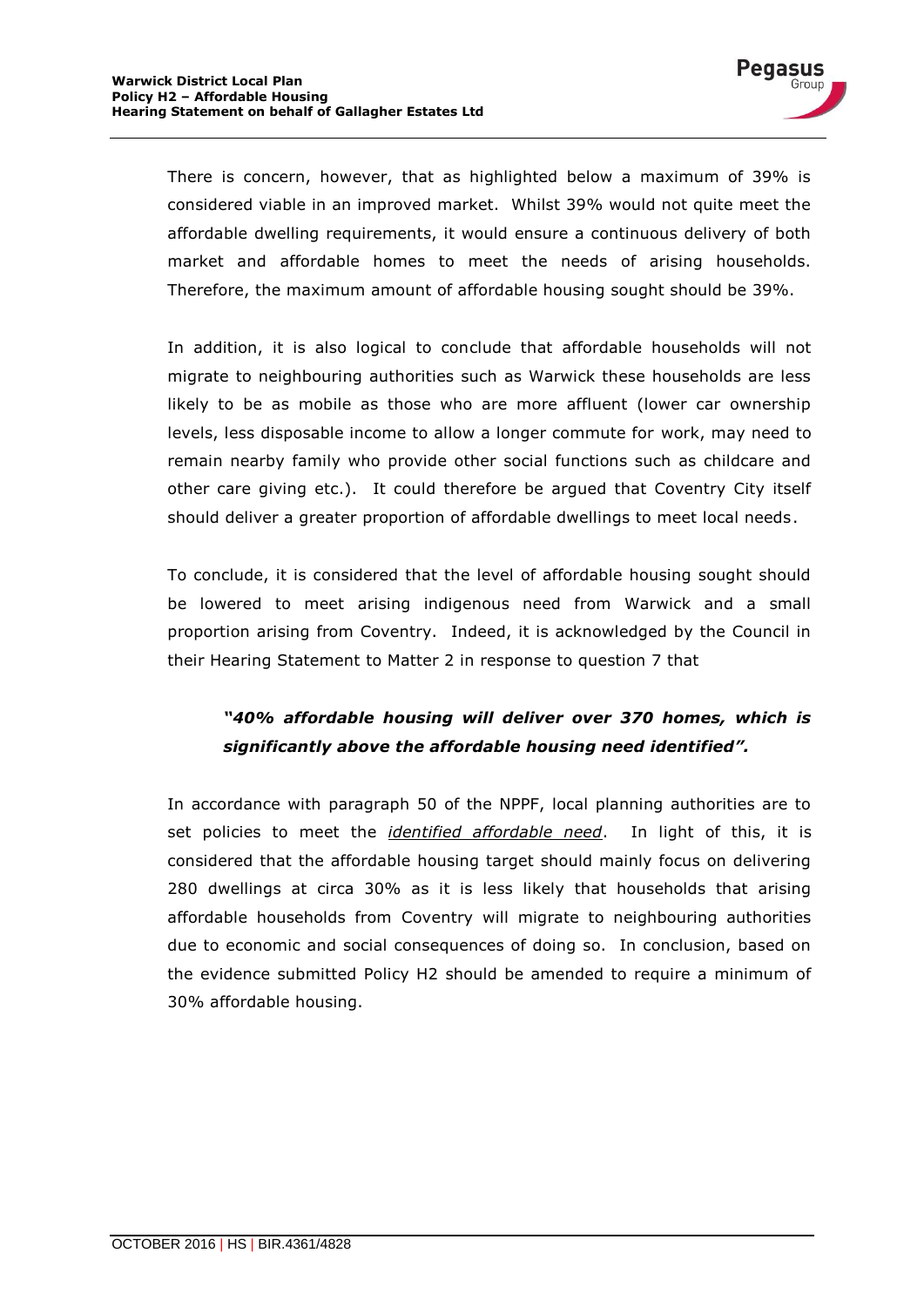

#### **7.** *What is the evidence in relation to viability of delivering affordable housing as part of market housing schemes? What does it show?*

Evidence demonstrating the viability of delivering affordable housing is contained within the Affordable Housing Viability Assessment prepared by DTZ in November 2011 and an Addendum was later published in May 2012. Perversely, the level of affordable housing deemed to be viable was determined prior to the requirements being identified. As stated above, the Council should not be seeking to obtain a greater amount of affordable homes than are actually identified as needed. Further, there is concern that this report is considerably out of date.

One of the recommendations of the report is that the Council should consider a zoned affordable housing policy approach, which has different affordable housing percentages by area. This recommendation has not been pursued by the Council. Whilst a zoned approach would be more location specific to viability requirements there would remain a blanket within sub areas that may not always be appropriate. Therefore, any policy approach should remain flexible to consider individual site specific analysis.

The report further recommends that if a zoned approach is not taken forward, a range of District level targets have been identified as appropriate. Of all the scenarios presented the greatest overall level of affordable housing policy suggested is 39%, which is less than the policy requirement in Policy H2.

The viability evidence sets out that proposing a policy for a long term period (circa 15 years) based on market conditions at a particular point in time may not be sustainable throughout the plan period and that the policy should remain suitably flexible to deal with such changing circumstances. Indeed with respect to this, DTZ recommended that any affordable housing policy sets out an approach for regular review and updates to enable changes in market circumstances to be properly monitored and accounted for. There is concern that there is not a specific trigger to regularly review this policy element.

More recently, the Council reviewed the viability of the seven major housing sites identified in the Warwick District Local Plan in November 2015. It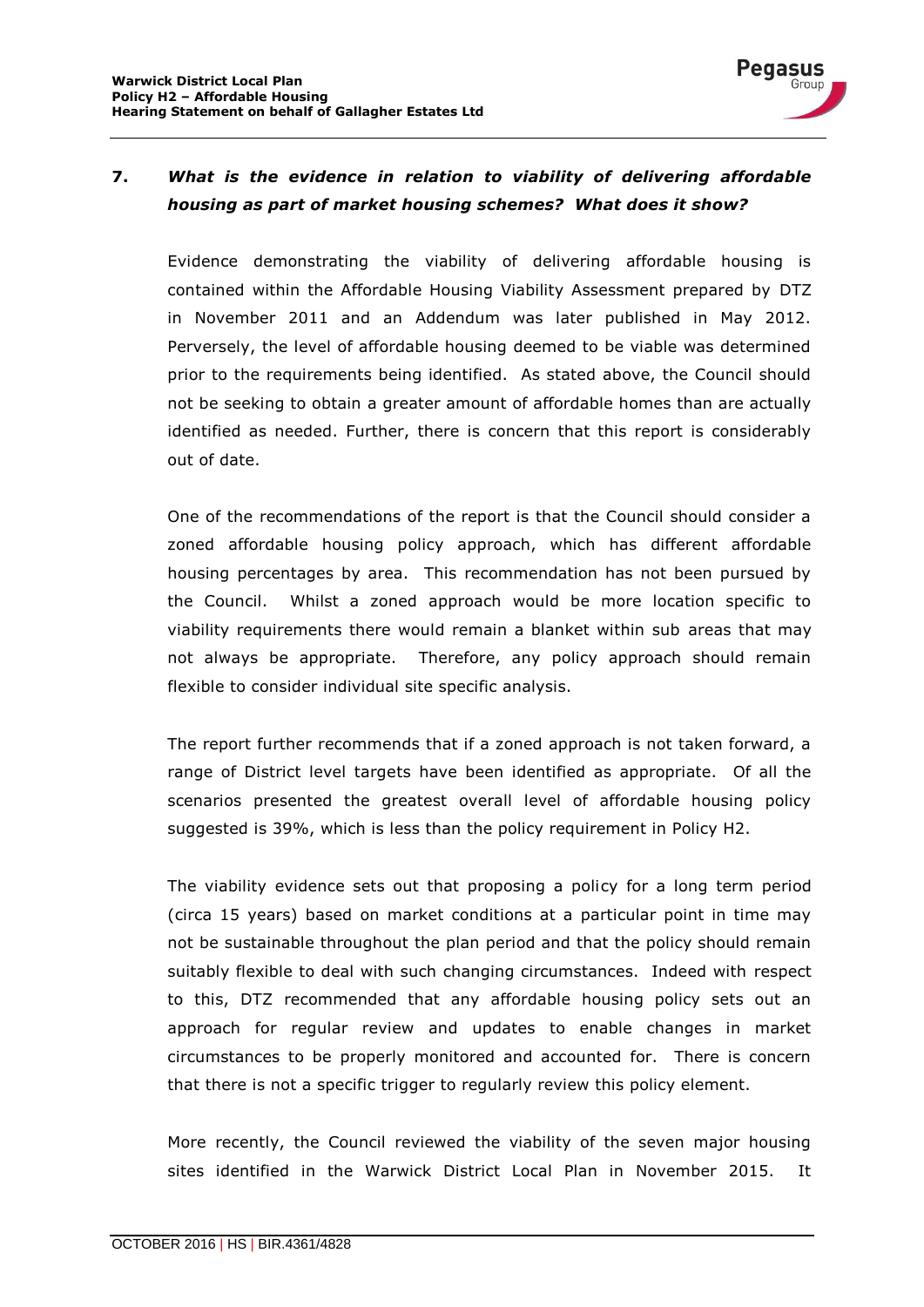

concluded that the sites are likely to be viable over the plan period, although two of the sites are only just viable. It is advised that a flexible approach to the application of affordable housing targets will ensure the viability of developments is not adversely affected over the economic cycle. The conclusions therefore echo earlier concerns identified above and it is therefore of paramount importance that a mechanism to embed flexibility within the policy is included.

Finally, the November 2015 viability work also suggested using 'Starter Homes' to replace rented and intermediate affordable housing to significantly enhance residual land values. It is recognised that this form of provision does not currently meet the definition of affordable housing, however, it is understood that there are ongoing discussions at the national level as to whether this form of dwelling provision should contribute towards the affordable housing offer. It is therefore appropriate for the policy to be flexible for starter homes to come forward. Such alternative types of provision should be considered, particularly where sites are struggling to be delivered due to viability concerns.

## **8.** *What is the basis for the requirement for a minimum of 40% affordable housing? Is this figure justified? Does it reflect evidence on viability? Is a single figure for the whole District appropriate and justified? Is there evidence to take a different approach?*

It is unclear how the authority determined their 40% affordable housing requirement given that the evidence points to a requirement of 30% based on delivering 280 affordable dwellings per annum (or 28% based on 268 dwellings).

A recent Statement of Common Ground between Coventry City and Warwick District has sought to clarify this position by setting out affordable housing requirements for each of the Districts based on the FOAN, however, as identified above there is concern that in practical terms it is less likely that arising indigenous households of Coventry will migrate to neighbouring Districts for both social and economic reasons.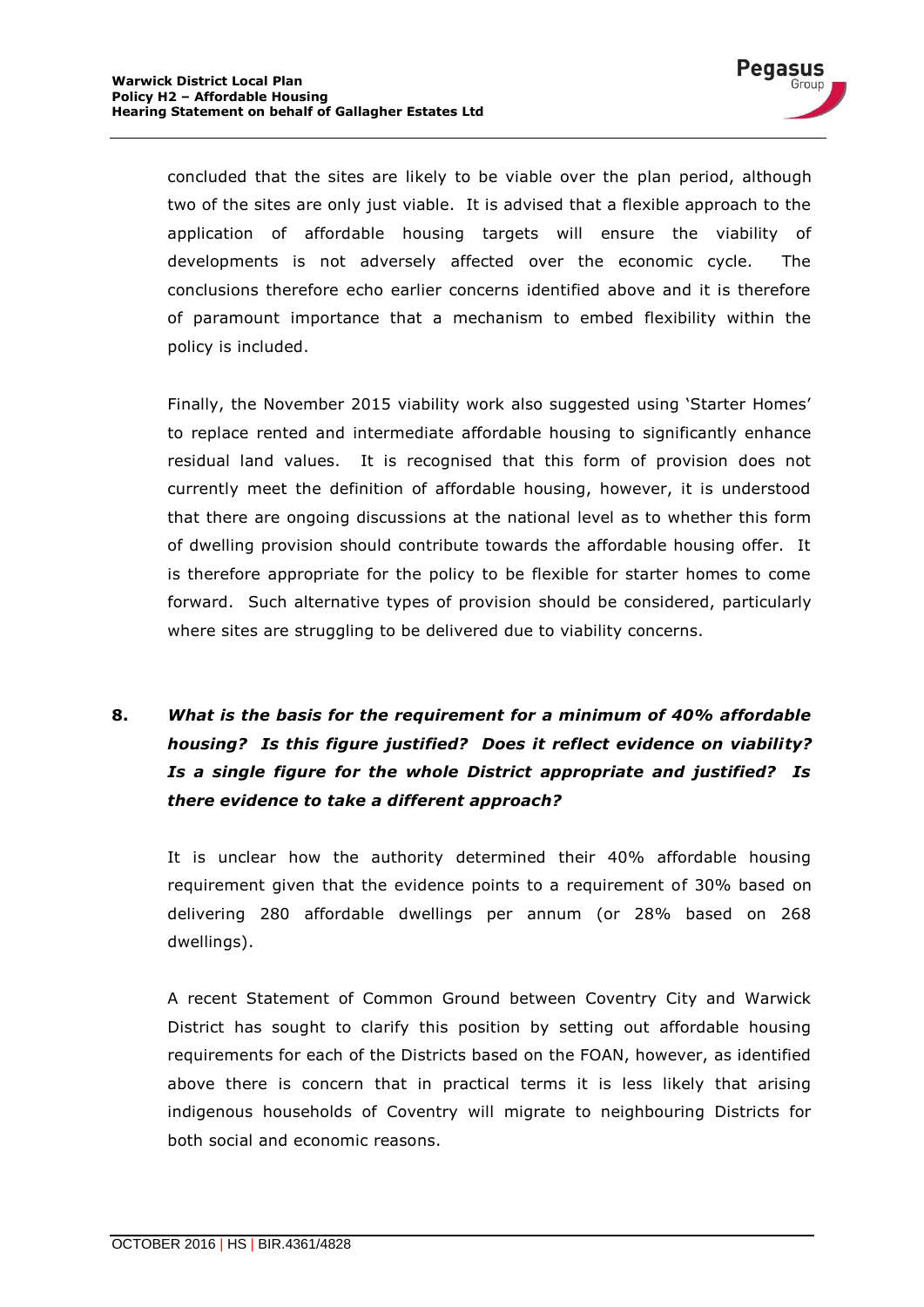

Further, even based on the best possible market position, DTZ have suggested a top end affordable housing policy of 39%. It is acknowledged that this figure is a mere percentage less than the policy requirement, however, this has a significant effect upon profit margins.

It is considered that the most appropriate way forward is to apply a percentage requirement that is justified and viable, which is considered to be 39% (subject to there being a need for this level of affordable housing).

Although a zoned approach would be more specific to the likely viability in particular areas, there is concern that identifying specific zones would not be straight forward. It is considered that the affordable housing requirement should remain a district level figure, however, at the lower level suggested above and subject to site specific considerations. A 39% affordable housing policy approach would be within the viable range for an improved market position. There is concern, however, that should the market decline the policy may prevent some sites from coming forward, which would in turn affect housing delivery and result in the Council being unable to demonstrate a five year housing land supply and most importantly the needs of arising households will not be met. All of which are clearly negative consequences that should be avoided where possible.

**9.** *Should the policy be worded to reflect the fact that provision of affordable housing is achieved through agreement or unilateral undertaking? i.e. should it refer to affordable housing being sought?*

No comments.

**10.** *In light of current national policy (following the court of Appeal judgement in May 2016) are the thresholds of 10 ad 5 dwellings appropriate and consistent with national policy?*

No comments.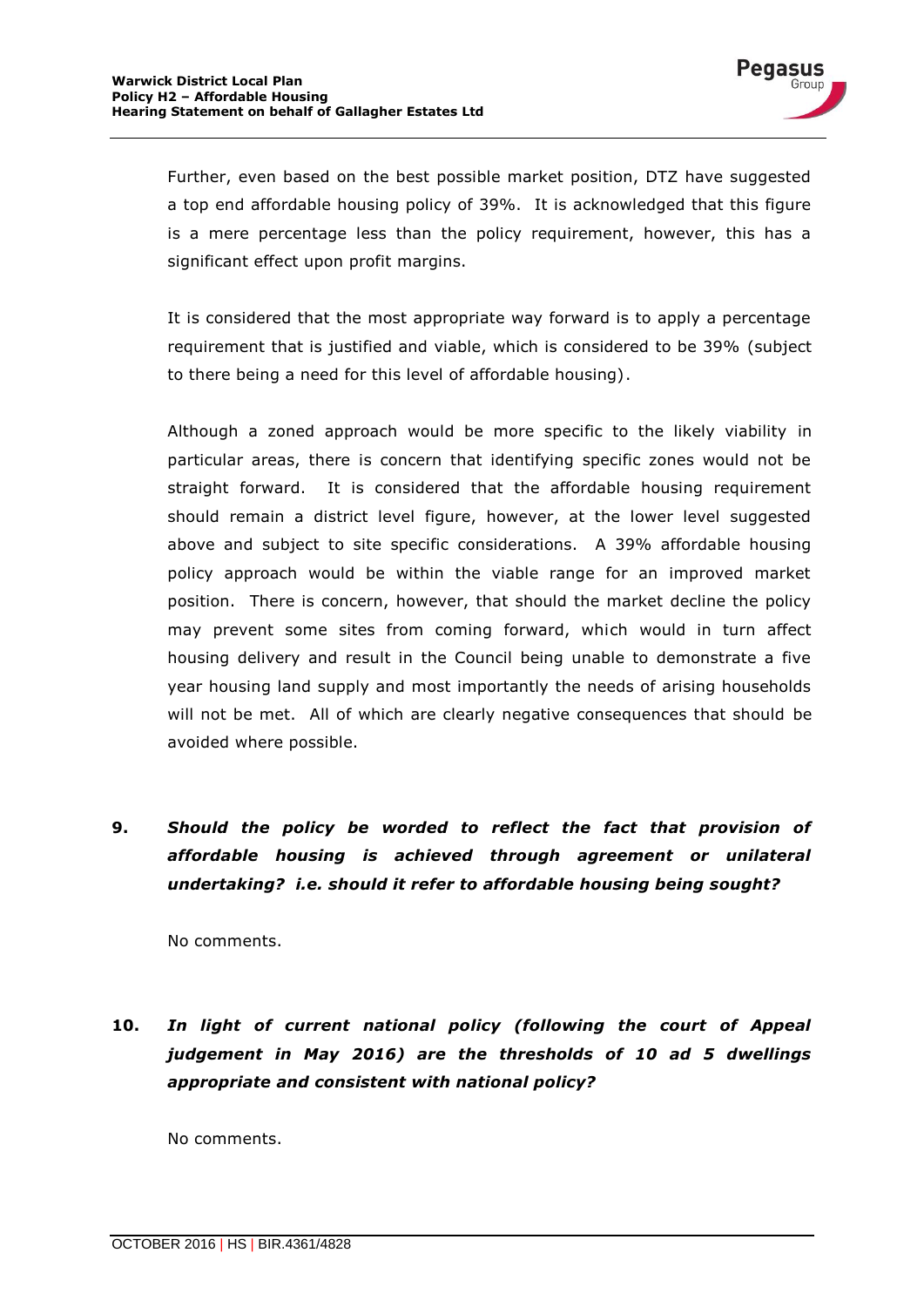

#### **11.** *Is the policy sufficiently flexible, particularly in terms of the effect on viability and the potential for off-site contributions?*

As highlighted above, there is considerable concern that the policy requirement is only viable in an improved market condition. As experienced relatively recently, housing market values do fluctuate in response to economic conditions. It is entirely possible that another recession will take place within the plan period, therefore, the policy framework should be suitably flexible to alter affordable housing requirements to be within viable levels to deal with changing circumstances.

### **12.** *Is the policy consistent with national policy in relation to the definition of affordable housing and the type of provider?*

Policy H2 suggests that the affordable housing will normally be provided through the involvement of a Registered Provider (of social housing) who is either a Preferred Partner of the Council or who has otherwise been approved in writing by the Council affordable housing will normally be provided through the involvement of a registered provider. The definition of affordable housing set out in the NPPF, however, suggests that it can be delivered by local authorities, private registered providers and other persons (subject to agreement). Whilst the policy approach is not exclusive to Registered Providers providing affordable housing, it does seem particularly rigid and not open to possible innovative approaches to delivering affordable housing which may be presented to the Council in the future. In light of the housing crisis, the authority should remain open minded to all possible solutions to providing a better quality of life for residents in the District.

To conclude, Policy H2 Affordable Housing is not sound as currently drafted elements are unjustified, ineffective and inconsistent with national policy as identified above.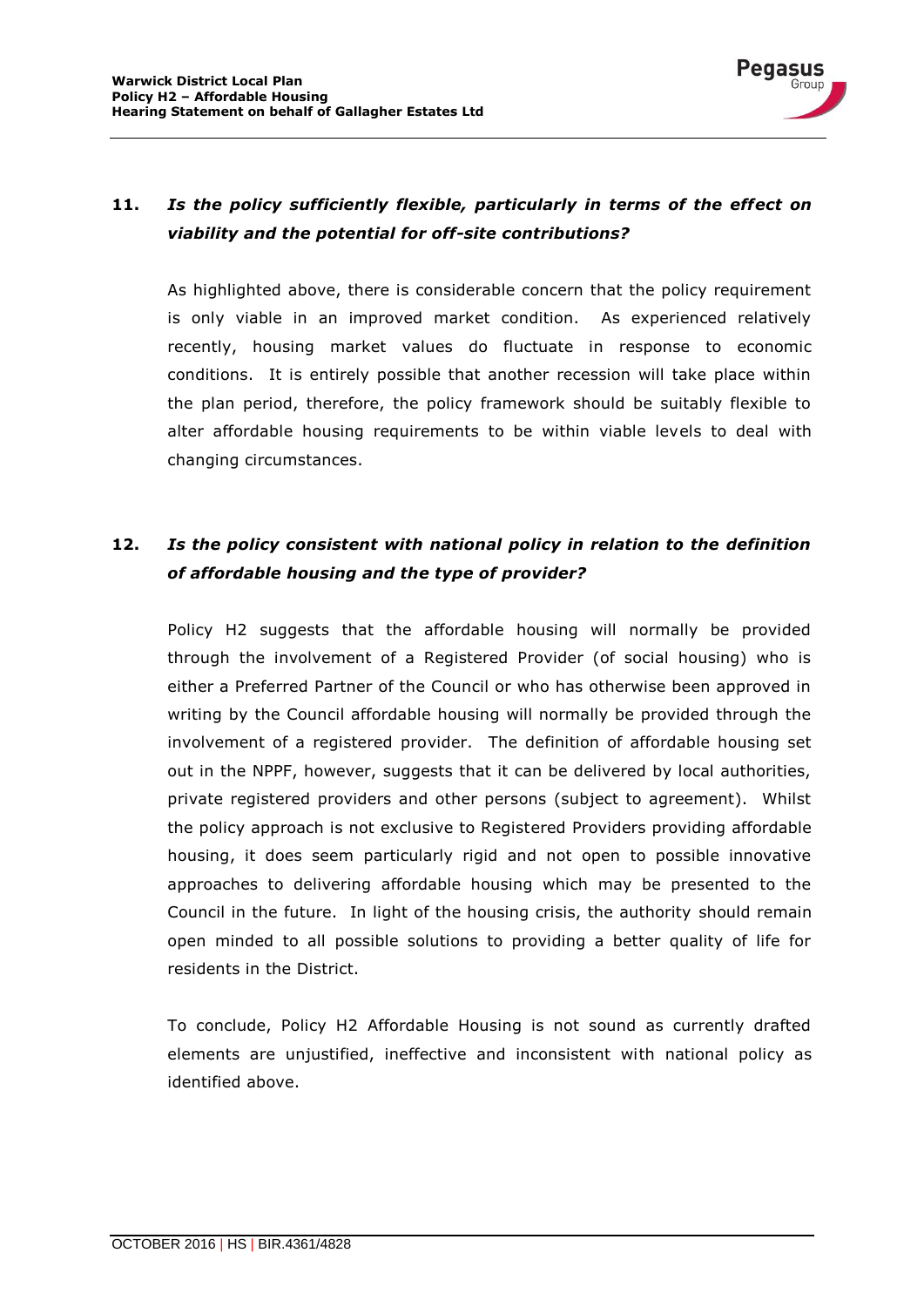

#### **POLICY H4 – SECURING A MIX OF HOUSING**

### **16.** *Is part 2 of the policy appropriate in light of the new National Technical Standards and Building Regulations? Is the approach justified?*

The Government, in March 2015, published Planning Practice Guidance in respect of 'Optional Technical Standards' for housing. Its sets out that local planning authorities should take account of evidence that demonstrates a clear need for housing for people with specific housing needs and plan to meet this need. The Government has provided a data sheet summarising all of the official statistics and factors, which local planning authorities can consider and take into account, which includes:

- the likely future need for housing for older people and disabled people;
- size, location, type and quality of dwellings needed to meet specifically evidenced needs;
- the accessibility and adaptability of existing housing stock;
- how needs vary across housing tenures; and
- the overall impact on viability.

From reviewing the information published by the Council (and consultants on their behalf), the above factors have not been fully considered, other than merely identifying proportion of future older and immobile population, and it is therefore an unjustified and arbitrary policy requirement.

It is not apparent that the viability of delivering age friendly and/ or adaptable homes as 10% provision of urban extension sites has been considered. Given potential cost implications of the type of dwelling provision and that the viability of some sites is currently marginal (as set out in the latest viability report), there is concern that it may render some of the dwellings undeliverable.

Indeed, other policy initiatives (non planning related) seek to encourage people to remain in the own homes, which are then adapted, as far as practically possible. Such an approach helps to retain existing social relationships and connections, which is of high importance to quality of life for older and less mobile people. This needs to be taken into account when compiling evidence on the need for specialist homes.